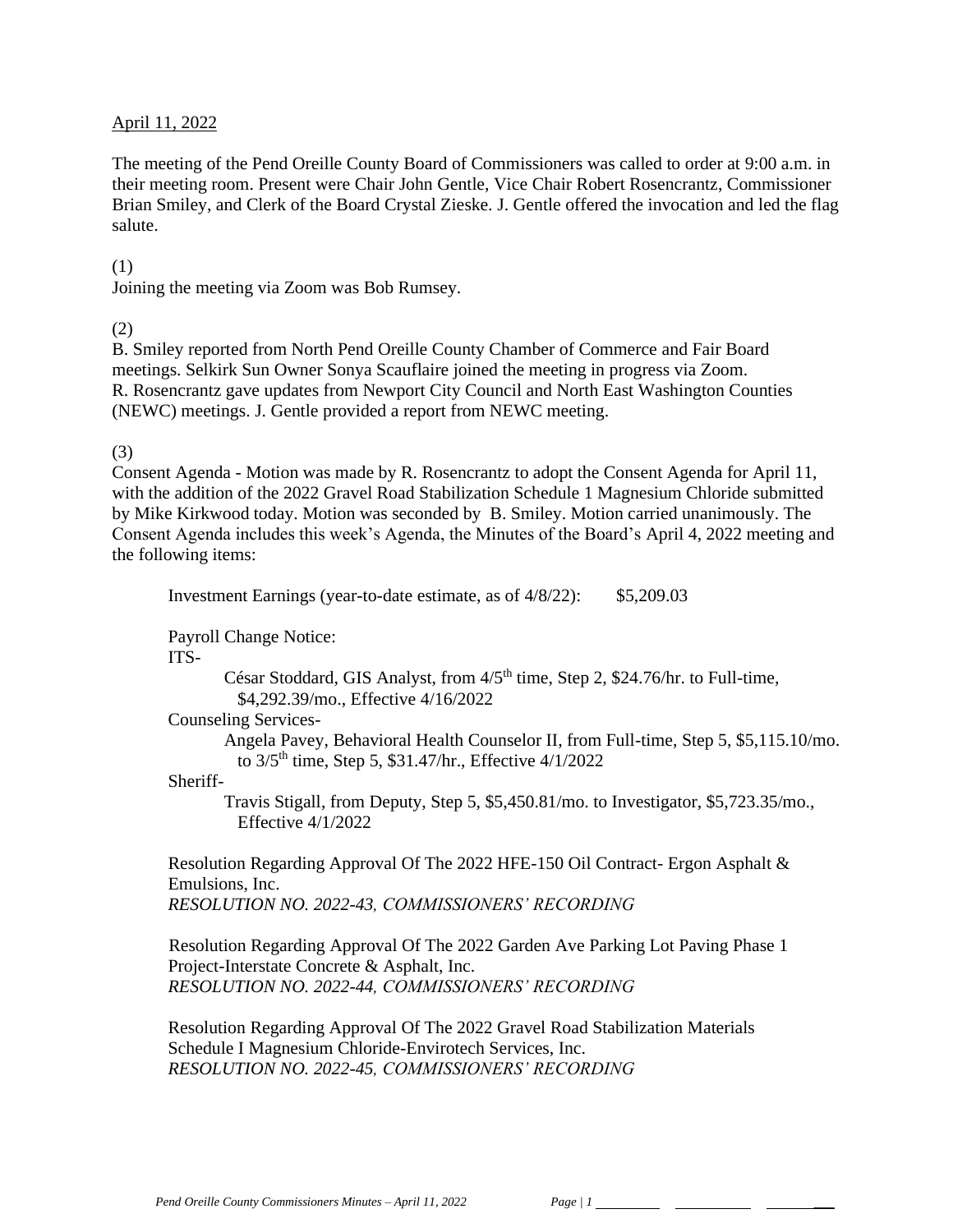Spokane County Emergency Management and Pend Oreille County in Conjunction with FY 2021 Homeland Security Grant Program E22-124 *AGREEMENT NO. 2022-20, COMMISSIONERS' RECORDING*

Memorandum of Understanding Between Teamsters Local 690 Representing Pend Oreille County Sheriff's Office and Pend Oreille County *AGREEMENT NO. 2022-21, COMMISSIONERS' RECORDING*

## (4)

B. Smiley presented an invoice for payment from the Hotel/Motel Tax as follows: International Selkirk Loop, \$1,500.00. Motion was made by R. Rosencrantz to approve the Hotel/Motel Tax invoice for payment in the amount of \$1,500. Motion was seconded by B. Smiley. Motion carried unanimously.

## (5)

The Board met in executive session to review the performance of a public employee pursuant to RCW  $42.30.110(1)(g)$  for 60 minutes, from 10:30 a.m. to 11:30 a.m. Present was Human Resources Manager Terra Sirevog.

## (6)

Financial Manager Jill Shacklett was present, at the Board's request, to discuss the Counseling Services Acting Administrator position.

## (7)

J. Gentle was excused to participate in the virtual Washington State Association of Counties (WSAC) Virtual Assembly, and the Board recessed for lunch at 11:58 a.m.

## (8)

The meeting resumed at 1:15 p.m.

#### (9)

J. Gentle provided an update from the WSAC Virtual Assembly, which focused on Department of Commerce and broadband. He also reported on PUD's 1<sup>st</sup> quarter expenditure report from the county's ARPA award. Present via Zoom were Solid Waste Coordinator Amanda Griesemer and B. Rumsey.

## (10)

Motion was made by B. Smiley to approve the request to appoint Linda Blore to act as Deputy Auditor, Step 4, of Director of Operations line, effective April 16, 2022. Motion was seconded by R. Rosencrantz. Motion carried unanimously.

## (11)

T. Sirevog was present to provide information on the previous interim director positions.

## (12)

Public Works Director Mary Jensen was present for an update. Also in attendance were Assistant County Engineer George Luft, Fleet Manager Brian Egland, Forester Ryder Bricker, and via Zoom were A. Griesemer and B. Rumsey. A. Griesemer followed up on the Board's inquiry of the possibility of a free dump day.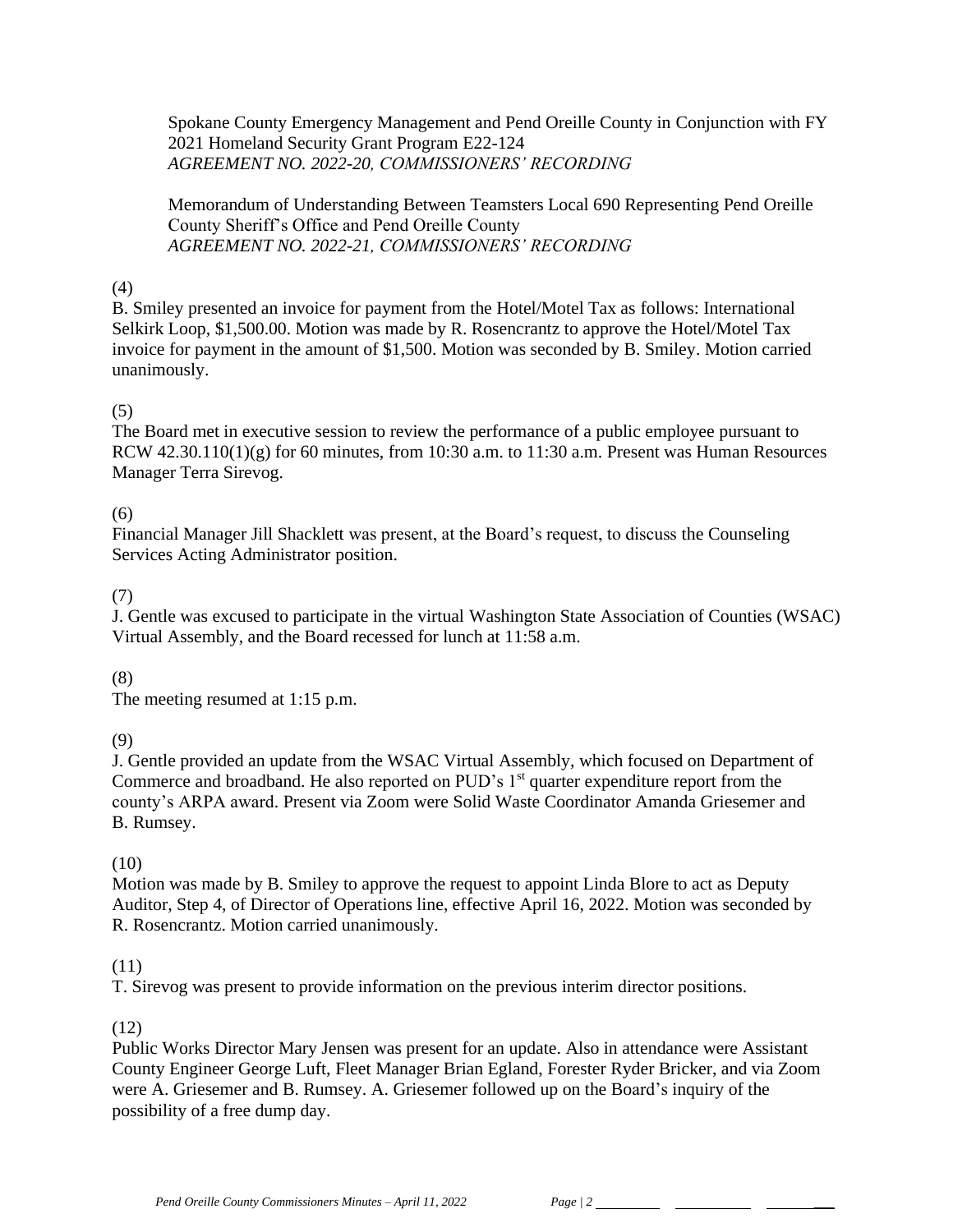a) Motion was made by R. Rosencrantz to approve adding Usk Bridge Shared-Use Pathway Retrofit Project, Bead Lake Road Repair Project, and Indian Creek Road Pavement Project to the 2022-2027 Six Year Transportation Improvement Program and insert the projects into Exhibit A–Bridges and Structures and Exhibit D–New Construction, Reconstruction, and 3R, and approve the resolution amending the 2022-2027 Transportation Improvement Program adopted in Resolution R-2021-132. Motion was seconded by B. Smiley. Motion carried unanimously.

 Amendment 2 To 2022-2027 Six Year Transportation Improvement Program Adopted By Resolution R-2021-132 *RESOLUTION NO. 2022-46, COMMISSIONERS' RECORDING*

b) B. Egland recommended the sale of the Chevy Tahoe to City of Raymond, WA. Motion was made by B. Smiley to approve the sale of one 2015 Chevy Tahoe (S1816) to the City of Raymond Police Department for the amount of \$10,000. Motion was seconded by R. Rosencrantz. Motion carried unanimously.

Sale Of A 2015 Chevy Tahoe To The City Of Raymond Police Department *RESOLUTION NO. 2022-47, COMMISSIONERS' RECORDING*

c) B. Egland left the update. Motion was made by R. Rosencrantz to approve Interlocal Agreement between Pend Oreille County Department of Public Works and Ferry County. Motion was seconded by B. Smiley. Motion carried unanimously.

Interlocal Cooperative Agreement Between Pend Oreille County and Ferry County re: Equipment, Labor, and Materials *AGREEMENT NO. 2022-22, COMMISSIONERS' RECORDING*

#### (13)

The Board met in executive session to review the performance of a public employee pursuant to RCW  $42.30.110(1)(g)$  for 90 minutes, from 2:15 p.m. to 3:45 p.m. Present were Mary Jensen and T. Sirevog. M. Jensen left the meeting at 2:43 p.m. T. Sirevog left the meeting at 2:59 p.m. J. Gentle was excused, and T. Sirevog returned at 3:14 p.m. J. Gentle returned at 3:18 p.m. T. Sirevog left the meeting at 3:28 p.m. and returned at 3:44 p.m.

## (14)

Prosecuting Attorney Dolly Hunt was present via Zoom for a legal update. Discussed was the Interagency Agreement with Administrative Office of the Courts.

## (15)

The Board met in executive session to review the performance of a public employee pursuant to RCW  $42.30.110(1)(g)$  for 11 minutes, from 3:49 p.m. to 4:00 p.m.

## (16)

Public Comment –No members of the public were present for comment.

## (17)

Motion was made by B. Smiley to place our Public Works Director on paid administrative leave. Motion was seconded by R. Rosencrantz. Motion carried unanimously.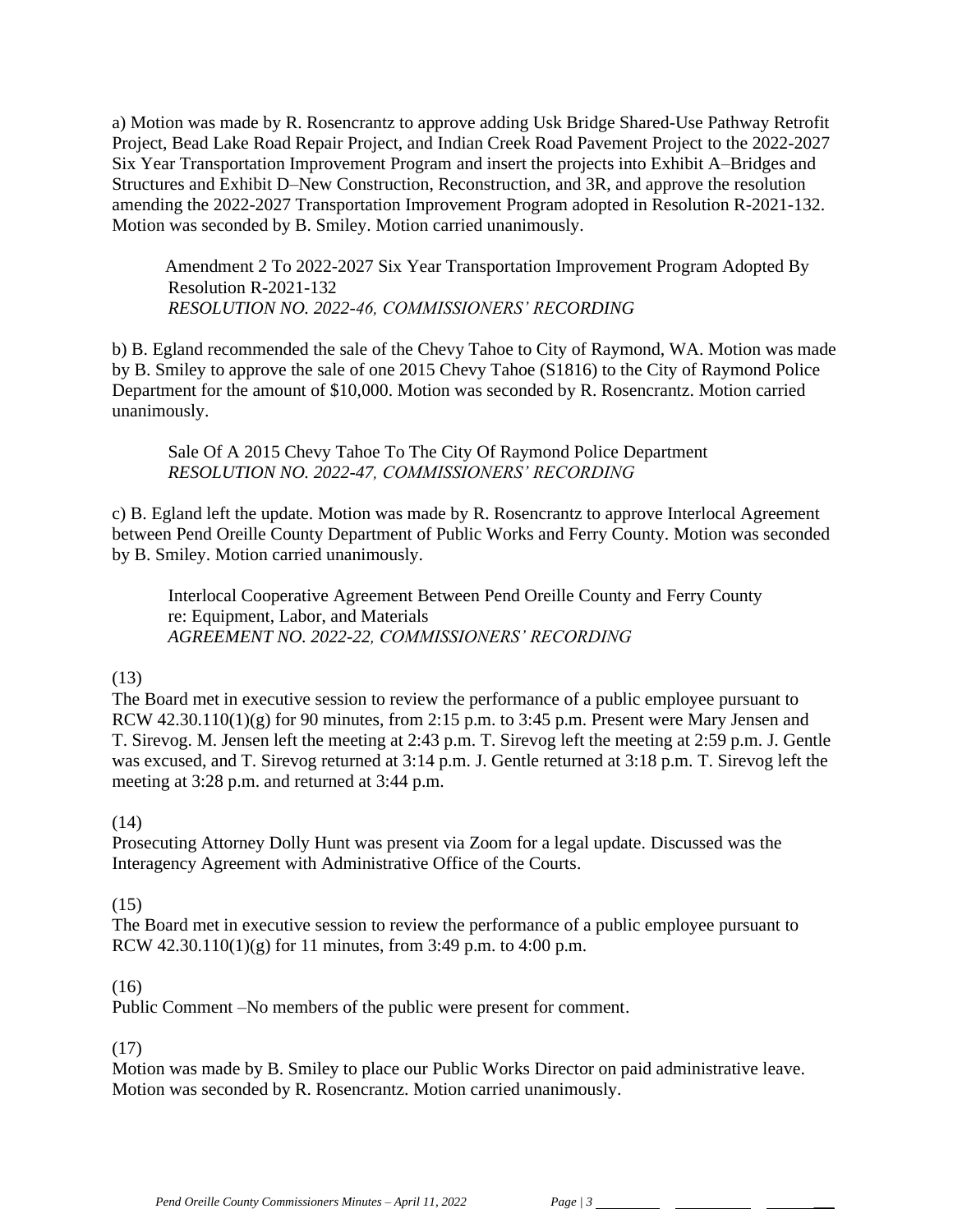## (18)

Motion was made by R. Rosencrantz to send a letter to Ms. Amy Morningstar, thanking her for interest in serving on the POC Library Board of Trustees. Motion was seconded by B. Smiley. Motion carried unanimously.

# (19)

Motion was made by R. Rosencrantz to appoint Kris Martin as the Acting Administrator for Counseling Services, at the Clinical Director line, Step 5, as of April 16, and until a permanent Director is hired. Motion was seconded by B. Smiley. Motion carried unanimously.

(20) Meeting continued to April 12.

## April 12, 2022

The meeting resumed at 10:00 a.m. with J. Gentle, R. Rosencrantz, B. Smiley, and C. Zieske present at Kalispel Casino volunteering for the POC-sponsored 2nd Harvest Food Distribution.

## (21)

Motion was made by B. Smiley to send the letter to Washington Department of Fish and Wildlife Wolf Coordinator Julia Smith regarding the wolf conflict deterrence. Motion was seconded by R. Rosencrantz. Motion carried unanimously.

## (22)

The Board recessed for lunch at 1:15 p.m.

## (23)

The meeting resumed at 2:15 p.m., with a site visit to POC Fairgrounds. Present were Facilities Maintenance Supervisor Ben Eggleston, Facilities Maintenance Tech II Klayten Baldwin, Fair Board Chair Glenn Miller, and Gretchen Koenig.

(24)

Correspondence Received:

- 4.10 NEWC-5.20.21 Draft Minutes (Okanogan County)
- 4.11 PO Conservation District-4.14.22 Agenda, 3.10.22 Minutes, & March 2022 Operations Report
- 4.12 POC Weed Board-4.13.22 Agenda & 3.9.22 Minutes

# (25)

Correspondence Sent:

A. Morningstar-Letter of Appreciation for Interest in Library Board of Trustees WDFW/J. Smith-Letter re: CR102 Wolf Conflict Deterrence

(26)

As of this date, the Board approved vouchers for payment as listed and made available by the Auditor's Office. The following vouchers/warrants/electronic payments are approved for payment: